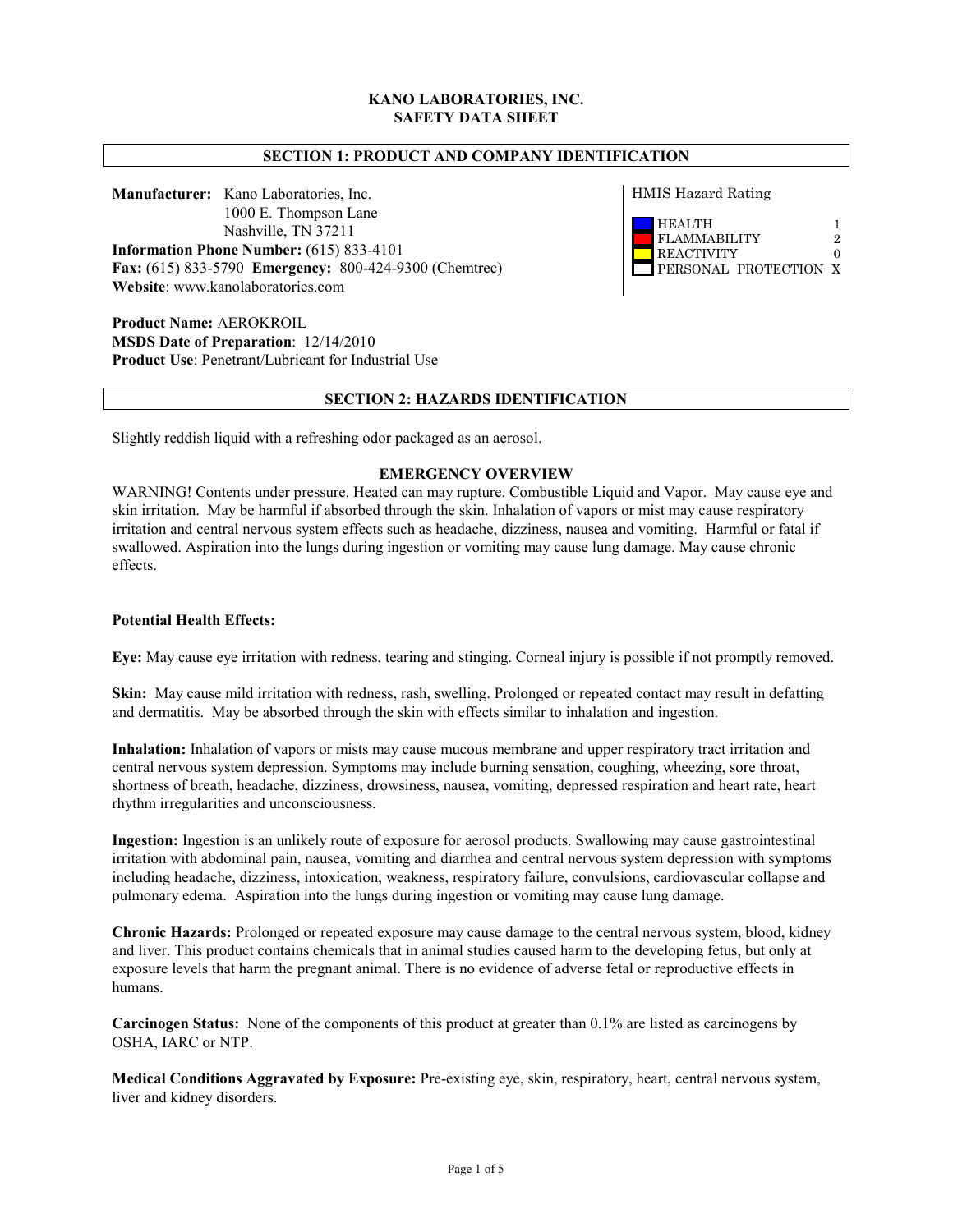| <b>Chemical Name</b>                        | CAS#                   | $\frac{0}{0}$ |
|---------------------------------------------|------------------------|---------------|
| Severely Hydrotreated Petroleum Distillates | 64742-52-5             | $30 - 50$     |
| Light Petroleum Distillates                 | 64742-95-6/64742-88-7/ | $30 - 50$     |
|                                             | 64742-47-8             |               |
| Aliphatic Alcohols                          | 78-92-2/123-42-2       | $1-5$         |
| Glycol Ether                                | $111 - 76 - 2$         | $1-5$         |
| Proprietary Ingredients                     | Proprietary            | $5 - 15$      |
| Carbon Dioxide Propellant                   | 124-38-9               | $1 - 15$      |

### **SECTION 3: COMPOSITION/INFORMATION ON INGREDIENTS**

# **SECTION 4: FIRST AID MEASURES**

**Eye:** Rinse thoroughly with water for at least 15 minutes, holding the eyelids open to be sure the material is washed out. Get immediate medical attention.

**Skin:** Remove contaminated clothing. Wash contact area thoroughly with soap and water. Get medical attention if irritation or symptoms of exposure develop. Launder clothing before re-use.

**Inhalation:** Remove victim to fresh air. Give artificial respiration if needed. If breathing is difficult, oxygen should be administered by qualified personnel. Get immediate medical attention.

**Ingestion:** Ingestion is an unlikely route of exposure for aerosol products. DO NOT induce vomiting. Keep the victim calm and warm. Never give anything by mouth to an unconscious or drowsy person. Get immediate medical attention.

# **SECTION 5: FIRE FIGHTING MEASURES**

**Flash Point:** 124°F (51°C) COC (concentrate)

Flammable Limits: LEL:  $0.9\%$ UEL: 10.6%

**Autoignition Temperature:** Not Determined **Aerosol Flame Extension**: None **Aerosol Flashback**: None **Aerosol Protection Level (NPPA 30B**): Level 3

**Extinguishing Media:** Use carbon dioxide, dry chemical or foam. Water may be ineffective but can be used to cool containers and structures.

**Special Fire Fighting Procedures:** Wear NIOSH approved, positive pressure, self-contained breathing apparatus and full protective clothing. Cool fire exposed containers with water. Protect against bursting cans.

**Unusual Fire Hazards:** Contents under pressure. Keep away from heat and open flames. Container may rupture or explode in the heat of a fire. Prolonged exposure to temperatures above 120<sup>°</sup>F may cause cans to burst. Vapors are heavier than air and may travel along surfaces to remote ignition sources and flash back. Never use welding or cutting torch on or near containers (even empty) because product can ignite explosively. Combustion products may be hazardous.

**Hazardous Decomposition Products:** Oxides of carbon, organic compounds, smoke and fumes.

# **SECTION 6: ACCIDENTAL RELEASE MEASURES**

**Spill:** Remove all ignition sources such as open flames, spark producing equipment, pilot lights, etc. Wear appropriate protective clothing to prevent eye and skin contact including impervious gloves, safety goggles and respirator if needed (refer to Section 8 for specific recommendations). Ventilate area. Cover with an inert absorbent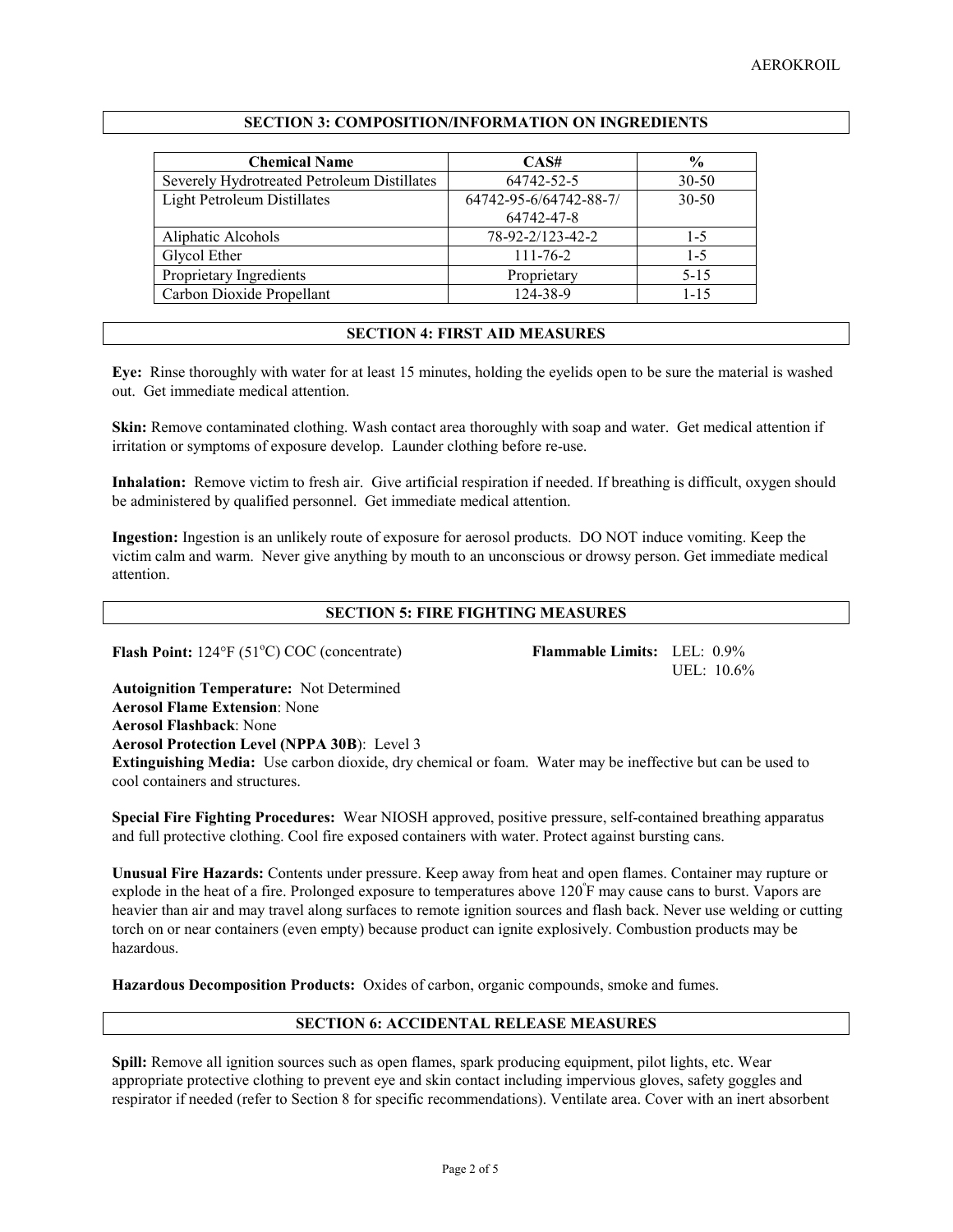material and collect into an appropriate container for disposal. Report spills and releases as required to appropriate authorities.

### **SECTION 7: HANDLING AND STORAGE**

**Handling:** Avoid breathing vapors, aerosols and mists. Use with adequate ventilation. Avoid contact with the eyes, skin and clothing. Wash exposed skin thoroughly with soap and water after use. Keep product away from heat, sparks, flames and all other sources of ignition. No smoking in storage or use areas. Do not cut, braze, solder, grind or weld on or near containers. Contents under pressure. Do not puncture or incinerate container.

**Storage** Store in a cool, well ventilated area at temperatures below 120<sup>°</sup>F. Do not store in direct sunlight. Store as a Level 3 aerosol.

| <b>Chemical Name</b>                        | <b>Exposure Limits</b>   |  |
|---------------------------------------------|--------------------------|--|
| Severely Hydrotreated Petroleum Distillates | 5 mg/m3 OSHA PEL-TWA     |  |
|                                             | 5 mg/m3 ACGIH TLV-TWA    |  |
|                                             | 10 mg/m3 ACGIH TLV-STEL  |  |
| <b>Light Petroleum Distillates</b>          | 100 ppm OSHA PEL-TWA     |  |
|                                             | 100 ppm ACGIH TLV-TWA    |  |
| Aliphatic Alcohol                           | 150 ppm OSHA PEL-TWA     |  |
|                                             | 100 ppm ACGIH TLV-TWA    |  |
| Aliphatic Alcohol                           | 50 ppm OSHA PEL-TWA      |  |
|                                             | 50 ppm ACGIH TLV-TWA     |  |
| Glycol Ether                                | 50 ppm OSHA PEL-TWA      |  |
|                                             | 20 ppm ACGIH TLV-TWA     |  |
| Proprietary Ingredients                     | None Established         |  |
| Carbon Dioxide Propellant                   | 5000 ppm OSHA PEL-TWA    |  |
|                                             | 5000 ppm ACGIH TLV-TWA   |  |
|                                             | 30000 ppm ACGIH TLV-STEL |  |

#### **SECTION 8: EXPOSURE CONTROLS/PERSONAL PROTECTION**

**Ventilation:** Use with adequate general or local exhaust ventilation to maintain concentrations below the occupational exposure limits. Use explosion proof electrical equipment and wiring where required.

**Respiratory Protection:** If needed, a NIOSH approved respirator with organic vapor cartridges may be used. For higher exposures, a supplied air respirator may be required. Respirator selection and use should be based on contaminant type, form and concentration. Follow OSHA 1910.134, ANSI Z88.2 and good Industrial Hygiene practice.

**Skin Protection** Impervious gloves are recommended when needed to avoid skin contact. Based on available test data, 4H or Silver Shield gloves are suggested.

**Eye Protection:** Chemical safety goggles recommended.

**Other Protective Equipment:** Impervious clothing as required to prevent skin contact and contamination of personal clothing. Suitable eye wash and washing facilities should be available in the work area.

### **SECTION 9: PHYSICAL AND CHEMICAL PROPERTIES**

**Appearance and Odor:** Slightly reddish liquid with a refreshing odor packaged as an aerosol. **pH:** 6-7 **Specific Gravity:** 0.87 **Boiling Point:** 258°F **Melting Point:** Not applicable **Vapor Pressure:** 12 mm Hg @ 20°C (aliphatic alcohol) **Water Solubility:** Negligible **Vapor Density (air =1):** Greater than 1 **Evaporation Rate (ether=1):** Less than 1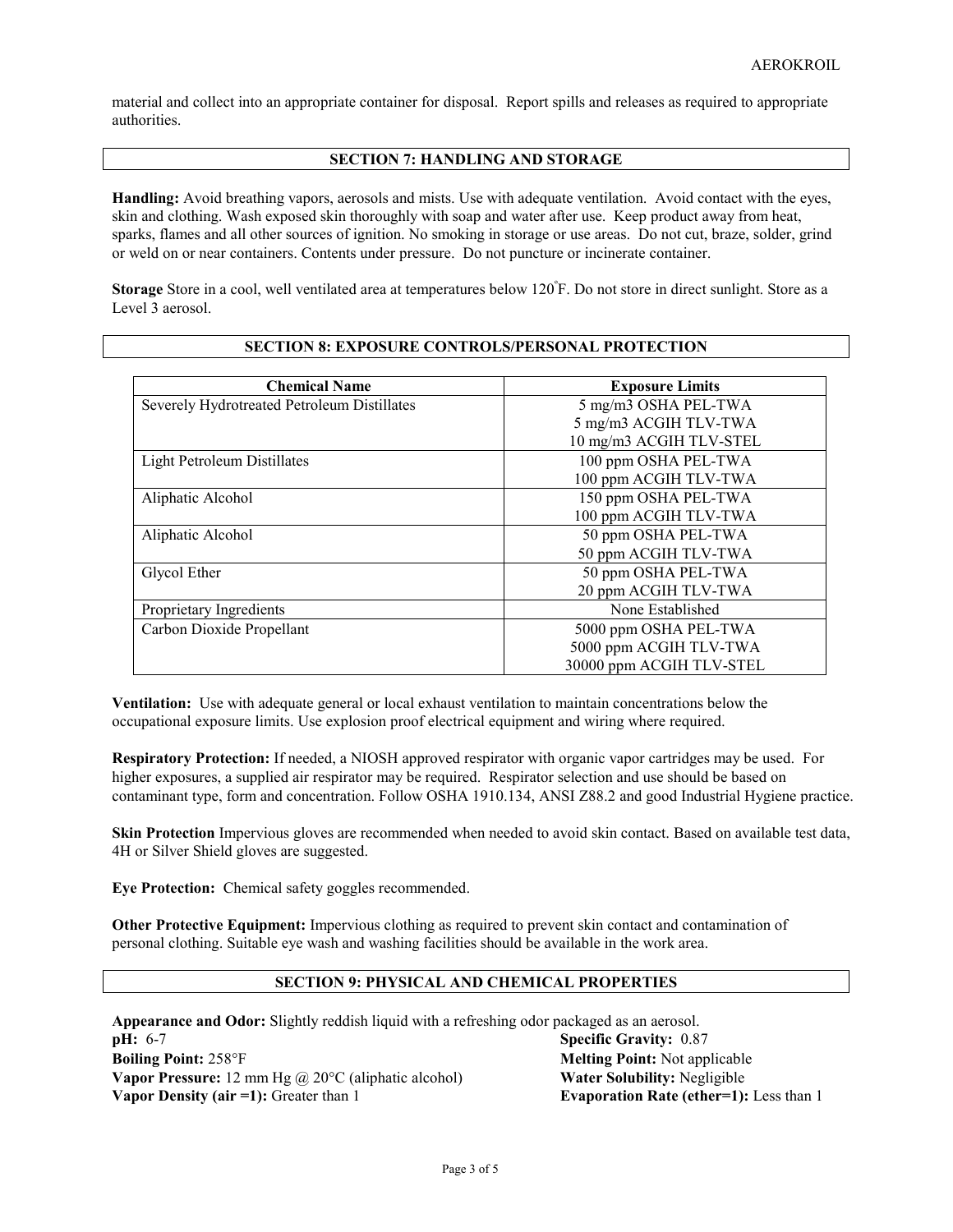# **SECTION 10: STABILITY AND REACTIVITY**

**Stability:** Stable under normal conditions of storage or use.

**Incompatibility/Conditions to Avoid:** Avoid strong oxidizing agents, reducing agents, acids, bases, amines, alkanolamines, ammonia, chlorinated compounds. Avoid heat, sparks, flames and all other sources of ignition.

**Hazardous Decomposition Products:** Combustion will produce oxides of carbon, organic compounds, smoke and fumes.

**Hazardous Polymerization:** Will not occur.

#### **SECTION 11: TOXICOLOGICAL INFORMATION**

Toxicological testing has not been performed on this product as a mixture.

The calculated acute toxicity values, as determined by the DOT and other agency standard formula are: Oral LD50 = 2270; Dermal LD50 = 1500 mg/kg. Aerokroil is not classified as toxic under workplace or transportation criteria.

# **SECTION 12: ECOLOGICAL INFORMATION**

No data available.

## **SECTION 13: DISPOSAL INFORMATION**

Dispose in accordance with all local, state and federal regulations. Do not puncture or incinerate containers. When contents are depleted, continue to depress button until all gas is expelled.

## **SECTION 14: TRANSPORT INFORMATION**

**DOT Proper Shipping Name:** Consumer Commodity **DOT Technical Name:** None **DOT Hazard Class:** ORM-D **UN Number:** None **DOT Labels Required (49CFR172.101):** None **Hazardous Substance (49CFR172.101):** None **Reportable Quantity:** None

**DOT Marine Pollutants**: This product does not contain marine pollutants as defined in 49CFR 171.8.

**IMDG Shipping Description:** Aerosols, 2, UN1950, FP 51 C, Limited Quantity **ID Number:** UN1950 **Hazard Class:** 2 **Packing Group:** None **Labels Required:** None **Marking Required:** Aerosol Marking On Carton **Placards Required:** Limited Quantities On Transport Containers